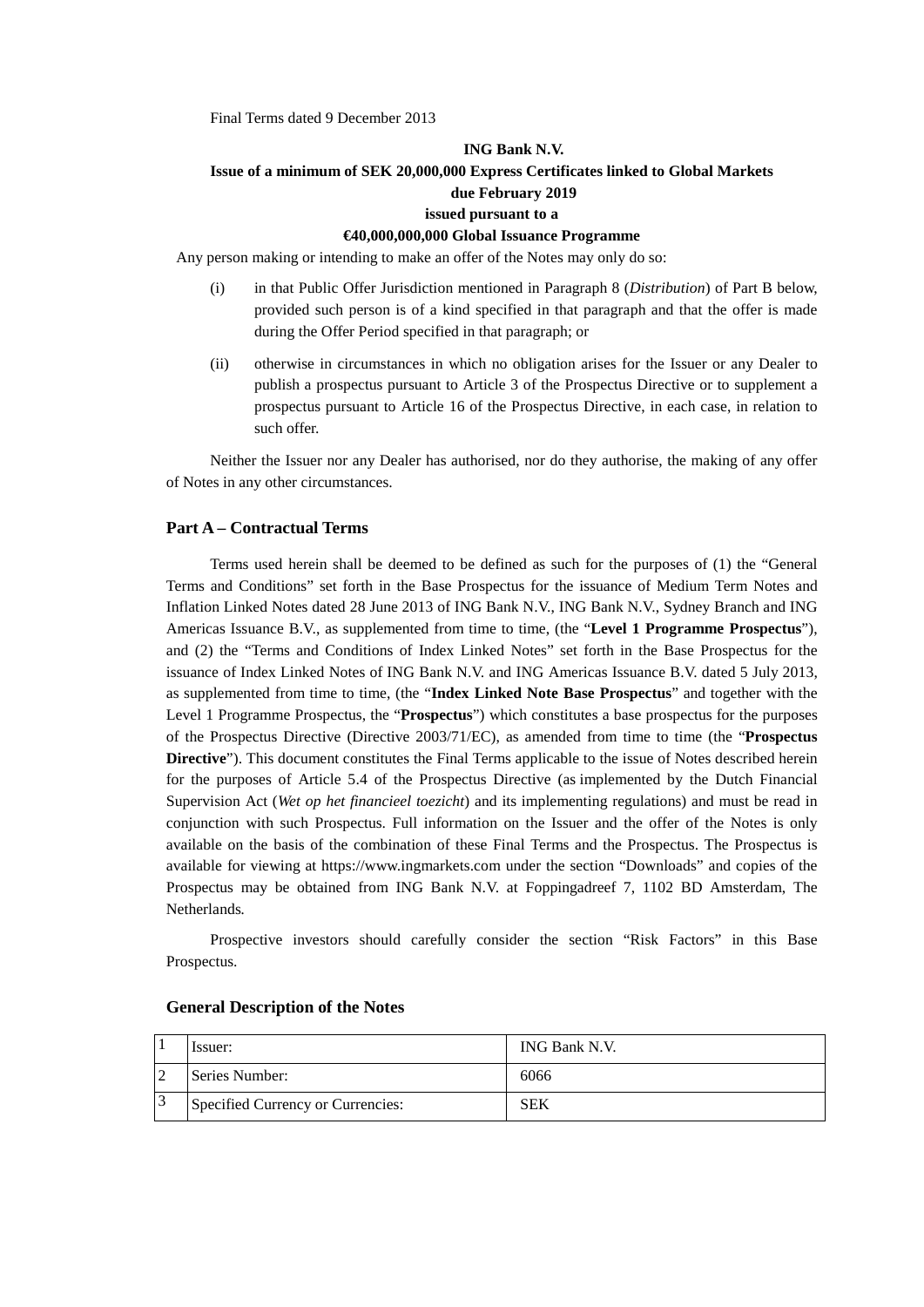| $\overline{4}$ | <b>Aggregate Nominal Amount:</b>                                          | A minimum of SEK 20,000,000 (The final<br>Aggregate Nominal Amount shall be<br>determined by the Issuer in its sole and absolute<br>discretion, taking the number of allocations into<br>consideration. The final Aggregate Nominal<br>Amount shall be announced on or about the<br>Strike Date on www.ingmarkets.com). |
|----------------|---------------------------------------------------------------------------|-------------------------------------------------------------------------------------------------------------------------------------------------------------------------------------------------------------------------------------------------------------------------------------------------------------------------|
| 5              | <b>Issue Price:</b>                                                       | 100.00 per cent. of the Aggregate Nominal<br>Amount                                                                                                                                                                                                                                                                     |
| 6              | <b>Specified Denominations:</b><br>(i)                                    | <b>SEK 10,000</b>                                                                                                                                                                                                                                                                                                       |
|                | <b>Calculation Amount:</b><br>(ii)                                        | <b>SEK 10,000</b>                                                                                                                                                                                                                                                                                                       |
| 7              | <b>Issue Date:</b>                                                        | 5 February 2014                                                                                                                                                                                                                                                                                                         |
| $\,8\,$        | <b>Maturity Date:</b>                                                     | 5 February 2019                                                                                                                                                                                                                                                                                                         |
| 9              | <b>Interest Basis:</b>                                                    | <b>Memory Interest</b><br>(further particulars specified in paragraph 37<br>below)                                                                                                                                                                                                                                      |
| 10             | Redemption/Payment Basis:                                                 | The Final Redemption Amount calculated in<br>accordance with paragraph 47 below.                                                                                                                                                                                                                                        |
| 11             | Change of Interest Basis:                                                 | Not Applicable                                                                                                                                                                                                                                                                                                          |
| 12             | Put/Call Options:                                                         | Not Applicable                                                                                                                                                                                                                                                                                                          |
|                | PROVISIONS RELATING TO INTEREST (IF ANY) PAYABLE                          |                                                                                                                                                                                                                                                                                                                         |
| 13             | <b>Fixed Rate Note Provisions:</b>                                        | Not Applicable                                                                                                                                                                                                                                                                                                          |
| 14             | <b>Floating Rate Note Provisions:</b>                                     | Not Applicable                                                                                                                                                                                                                                                                                                          |
| 15             | <b>Zero Coupon Note Provisions:</b>                                       | Not Applicable                                                                                                                                                                                                                                                                                                          |
| 16             | <b>Tailor-Made Interest Note Provisions:</b>                              | Not Applicable                                                                                                                                                                                                                                                                                                          |
| 17             | <b>Step-Up Interest Note Provisions:</b>                                  | Not Applicable                                                                                                                                                                                                                                                                                                          |
| 18             | <b>Floater Interest Note Provisions:</b>                                  | Not Applicable                                                                                                                                                                                                                                                                                                          |
| 19             | <b>Floater with Lock-In Interest Note</b><br><b>Provisions:</b>           | Not Applicable                                                                                                                                                                                                                                                                                                          |
| 20             | <b>Reverse Floater Interest Note Provisions:</b>                          | Not Applicable                                                                                                                                                                                                                                                                                                          |
| 21             | <b>Ratchet Floater Interest Note Provisions:</b>                          | Not Applicable                                                                                                                                                                                                                                                                                                          |
| 22             | <b>Switchable (Fixed to Floating) Interest Note</b><br><b>Provisions:</b> | Not Applicable                                                                                                                                                                                                                                                                                                          |
| 23             | <b>Switchable (Floating to Fixed) Interest Note</b><br><b>Provisions:</b> | Not Applicable                                                                                                                                                                                                                                                                                                          |
| 24             | <b>Steepener Interest Note Provisions:</b>                                | Not Applicable                                                                                                                                                                                                                                                                                                          |
| 25             | <b>Steepener with Lock-In Interest Note</b><br><b>Provisions:</b>         | Not Applicable                                                                                                                                                                                                                                                                                                          |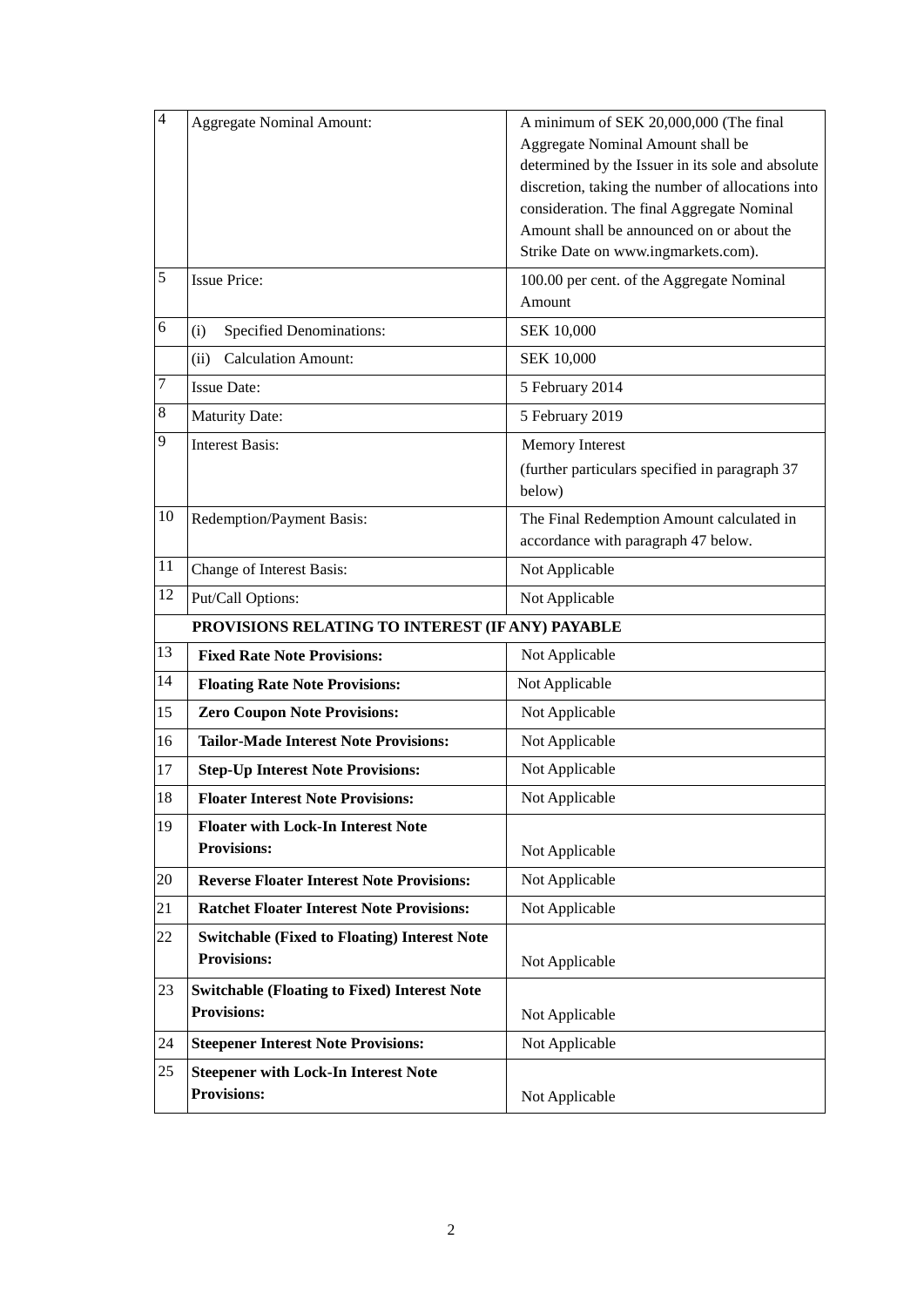| 26 | <b>Range Accrual (Rates) Interest Note</b><br><b>Provisions:</b>                        | Not Applicable                                                                              |                                                    |
|----|-----------------------------------------------------------------------------------------|---------------------------------------------------------------------------------------------|----------------------------------------------------|
| 27 | <b>Range Accrual(Spread) Interest Note</b>                                              |                                                                                             |                                                    |
|    | <b>Provisions:</b>                                                                      | Not Applicable                                                                              |                                                    |
| 28 | <b>Inverse Range Accrual Interest Note</b>                                              |                                                                                             |                                                    |
|    | <b>Provisions:</b>                                                                      | Not Applicable                                                                              |                                                    |
| 29 | <b>KO Range Accrual Interest Note Provisions:</b>                                       | Not Applicable                                                                              |                                                    |
| 30 | <b>Dual Range Accrual Interest Note Provisions:</b>                                     | Not Applicable                                                                              |                                                    |
| 31 | <b>Snowball Interest Note Provisions:</b>                                               | Not Applicable                                                                              |                                                    |
| 32 | <b>SnowRanger Interest Note Provisions:</b>                                             | Not Applicable                                                                              |                                                    |
| 33 | <b>Barrier(Rates) Interest Note Provisions:</b>                                         | Not Applicable                                                                              |                                                    |
| 34 | <b>Reference Item(Inflation) Performance</b><br><b>Linked Interest Note Provisions:</b> | Not Applicable                                                                              |                                                    |
| 35 | <b>Reference Item(Inflation) Indexed Interest</b><br><b>Note Provisions:</b>            | Not Applicable                                                                              |                                                    |
| 36 | <b>Step-Up Barrier Interest Note Provisions:</b>                                        | Not Applicable                                                                              |                                                    |
| 37 | <b>Memory Interest Note Provisions:</b>                                                 | Applicable                                                                                  |                                                    |
|    | Additional Business Centre(s):<br>(i)                                                   | <b>TARGET</b>                                                                               |                                                    |
|    | Asian-in:<br>(ii)                                                                       | Not Applicable                                                                              |                                                    |
|    | (iii) Basket Level Determination:                                                       | Not Applicable                                                                              |                                                    |
|    | (iv) Business Day Convention:                                                           | Following Business Day Convention<br>(Unadjusted)                                           |                                                    |
|    | Coupon Barrier Criterion:<br>(v)                                                        | Excess/Equal                                                                                |                                                    |
|    | Coupon Barrier Schedule:<br>(vi)                                                        | <b>Interest Period(t) (ending on</b><br>(but excluding) Interest<br><b>Payment Date(t))</b> | <b>Coupon Barrier(t)</b>                           |
|    |                                                                                         | $t = 1$ to 5                                                                                | $60.00$ per cent. of the<br>Initial Index Level(k) |
|    | (vii) Coupon Observation Date Schedule:                                                 | <b>Interest Period(t) (ending on</b><br>(but excluding) Interest<br><b>Payment Date(t))</b> | <b>Coupon Observation</b><br>Date(t)               |
|    |                                                                                         | $t = 1$                                                                                     | 23 January 2015                                    |
|    |                                                                                         | $t = 2$                                                                                     | 25 January 2016                                    |
|    |                                                                                         | $t = 3$                                                                                     | 23 January 2017                                    |
|    |                                                                                         | $t = 4$                                                                                     | 23 January 2018                                    |
|    |                                                                                         | $t = 5$                                                                                     | <b>Valuation Date</b>                              |
|    | (viii) Day Count Fraction:                                                              | 1/1                                                                                         |                                                    |
|    | (ix) Interest Payment Dates:                                                            | 5 February 2015, 5 February 2016, 6 February<br>2017, 5 February 2018 and the Maturity Date |                                                    |
|    | Lookback-in:<br>(x)                                                                     | Not Applicable                                                                              |                                                    |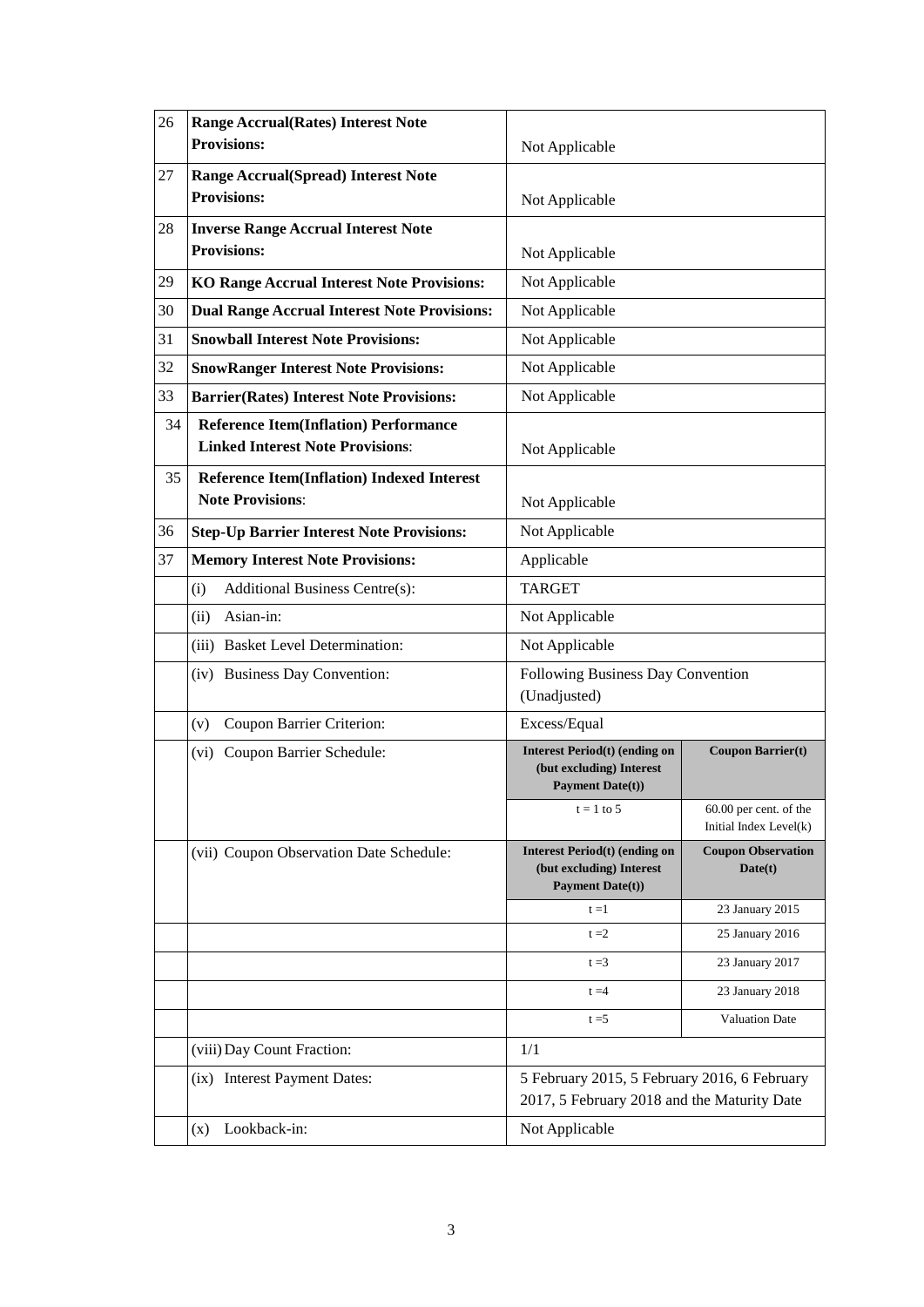|    | (xi) Memory:                                                                                     | 8.00 per cent. (indicative, the final Memory<br>shall be determined by the Issuer on or about<br>the Strike Date and shall be announced on<br>www.ingmarkets.com. The final Memory shall<br>not be less than 7.00 per cent.)                                 |
|----|--------------------------------------------------------------------------------------------------|--------------------------------------------------------------------------------------------------------------------------------------------------------------------------------------------------------------------------------------------------------------|
|    | (xii) Party responsible for calculating the Rate of<br>Interest and Interest(s) Amount:          | <b>Calculation Agent</b>                                                                                                                                                                                                                                     |
|    | (xiii) Specified Time:                                                                           | Applicable                                                                                                                                                                                                                                                   |
|    | <b>Constant Monitoring:</b>                                                                      | Not Applicable                                                                                                                                                                                                                                               |
|    | Valuation Time Only:                                                                             | Applicable                                                                                                                                                                                                                                                   |
|    | $(xiv)$ Rate of Interest $(1)$ :                                                                 | 8.00 per cent. (indicative, the final Rate of<br>Interest $(1)$ shall be determined by the Issuer on<br>or about the Strike Date and shall be announced<br>on www.ingmarkets.com. The final Rate of<br>Interest $(1)$ shall not be less than 7.00 per cent.) |
|    | (xv) Strike Date:                                                                                | 23 January 2014                                                                                                                                                                                                                                              |
|    | (xvi) Other terms relating to the method of<br>calculating interest on Memory Interest<br>Notes: | None                                                                                                                                                                                                                                                         |
| 38 | <b>One Touch Memory Interest:</b>                                                                | Not Applicable                                                                                                                                                                                                                                               |
| 39 | <b>Range Accrual(Index) Interest Note</b><br><b>Provisions:</b>                                  | Not Applicable                                                                                                                                                                                                                                               |
| 40 | <b>Barrier(Index) Interest Note Provisions:</b>                                                  | Not Applicable                                                                                                                                                                                                                                               |
| 41 | <b>One Touch Barrier(Index) Interest</b>                                                         | Not Applicable                                                                                                                                                                                                                                               |
| 42 | Reference Item(Index) Performance Linked<br><b>Interest Note Provisions:</b>                     | Not Applicable                                                                                                                                                                                                                                               |
| 43 | <b>Best Of Interest:</b>                                                                         | Not Applicable                                                                                                                                                                                                                                               |
| 44 | <b>One Touch Lock-In(Index) Interest</b>                                                         | Not Applicable                                                                                                                                                                                                                                               |
|    | PROVISIONS RELATING TO REDEMPTION                                                                |                                                                                                                                                                                                                                                              |
| 45 | <b>Issuer Call:</b>                                                                              | Not Applicable                                                                                                                                                                                                                                               |
| 46 | <b>Investor Put:</b>                                                                             | Not Applicable                                                                                                                                                                                                                                               |
| 47 | <b>Final Redemption Amount of each Note:</b>                                                     | An amount per Note calculated in accordance<br>with the Express Note Provisions.                                                                                                                                                                             |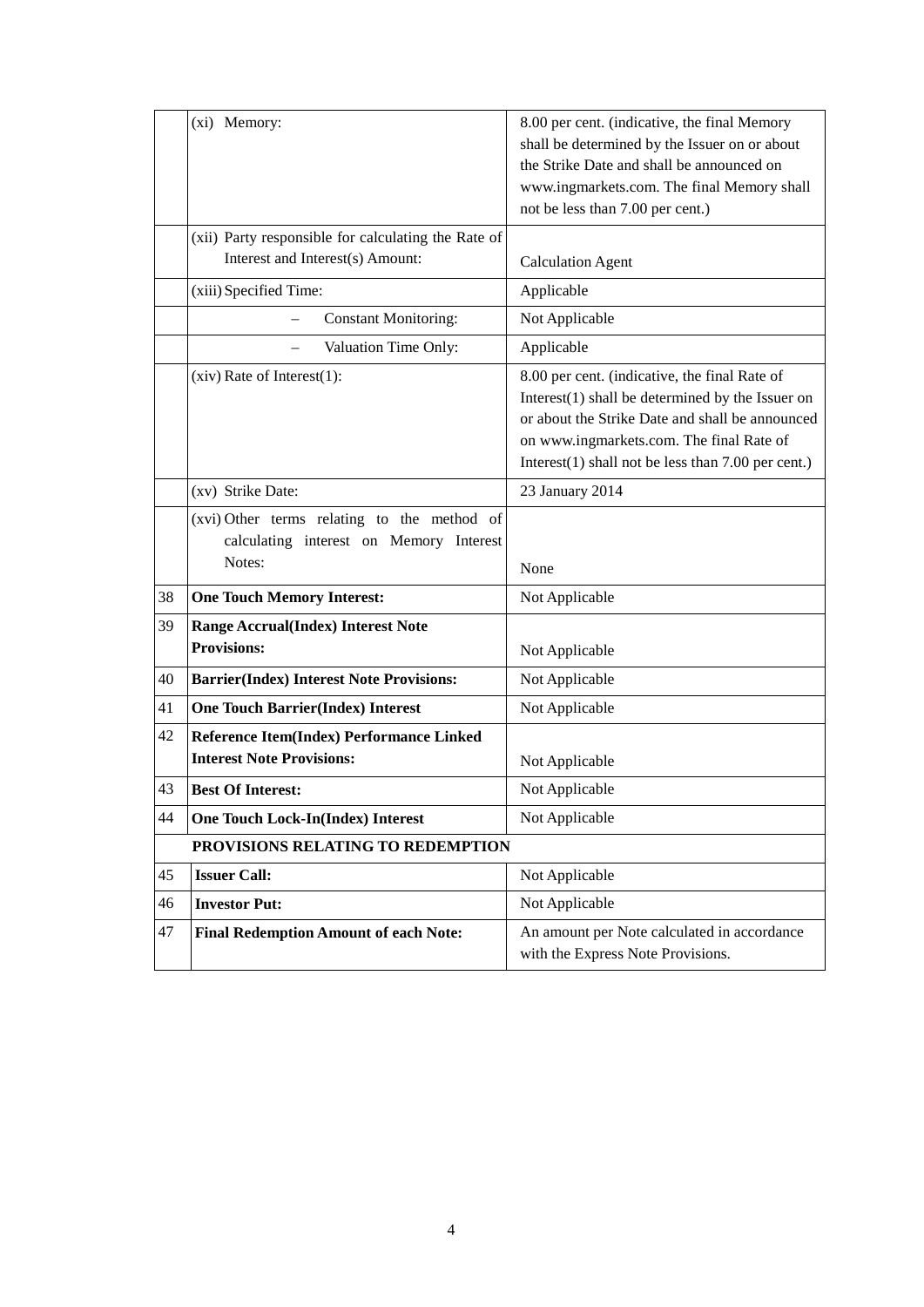| 48 | <b>Inflation Indexed Redemption Note</b><br><b>Provisions:</b>                    | Not Applicable                                                                                                                                                                                                                                           |
|----|-----------------------------------------------------------------------------------|----------------------------------------------------------------------------------------------------------------------------------------------------------------------------------------------------------------------------------------------------------|
| 49 | <b>Inflation Indexed with Floor Redemption</b><br><b>Note Provisions:</b>         | Not Applicable                                                                                                                                                                                                                                           |
| 50 | <b>Uncapped (Partial) Capital Protection Note</b><br><b>Provisions:</b>           | Not Applicable                                                                                                                                                                                                                                           |
| 51 | <b>Capped (Partial) Capital Protection Note</b><br><b>Provisions:</b>             | Not Applicable                                                                                                                                                                                                                                           |
| 52 | (Partial) Capital Protection With Knock-Out<br><b>Note Provisions:</b>            | Not Applicable                                                                                                                                                                                                                                           |
| 53 | (Partial) Capital Protection (Vanilla) Note<br><b>Provisions:</b>                 | Not Applicable                                                                                                                                                                                                                                           |
| 54 | <b>Reverse Convertible Note Provisions:</b>                                       | Not Applicable                                                                                                                                                                                                                                           |
| 55 | <b>Barrier Reverse Convertible Note Provisions:</b>                               | Not Applicable                                                                                                                                                                                                                                           |
| 56 | <b>Capped Outperformance Note Provisions:</b>                                     | Not Applicable                                                                                                                                                                                                                                           |
| 57 | <b>Capped Bonus Note Provisions:</b>                                              | Not Applicable                                                                                                                                                                                                                                           |
| 58 | <b>Express Note Provisions:</b>                                                   | Applicable                                                                                                                                                                                                                                               |
|    | Asian-in:<br>(i)                                                                  | Not Applicable                                                                                                                                                                                                                                           |
|    | Strike Level Criterion:<br>(ii)                                                   | Excess/Equal                                                                                                                                                                                                                                             |
|    | (iii) Business Day:                                                               | A day on which (i) commercial banks and<br>foreign exchange markets settle payments and<br>are open for general business (including dealing<br>in foreign exchange and foreign currency<br>deposits) in Stockholm and (ii) the TARGET<br>System is open. |
|    | (iv) Leverage Put:                                                                | 100.00 per cent.                                                                                                                                                                                                                                         |
|    | (v) Lookback-in:                                                                  | Not Applicable                                                                                                                                                                                                                                           |
|    | Specified Time:<br>(vi)                                                           | Applicable                                                                                                                                                                                                                                               |
|    | <b>Constant Monitoring:</b>                                                       | Not Applicable                                                                                                                                                                                                                                           |
|    | Valuation Time Only:                                                              | Applicable                                                                                                                                                                                                                                               |
|    | (vii) Redemption Barrier Provisions:                                              | Applicable                                                                                                                                                                                                                                               |
|    | Redemption Barrier applicable to<br>the Basket or to each $Index(k)$ :            | Index(k)                                                                                                                                                                                                                                                 |
|    | <b>Redemption Barrier Event:</b><br>$\overline{\phantom{0}}$                      | Less than                                                                                                                                                                                                                                                |
|    | <b>Redemption Barrier Event</b><br>$\overline{\phantom{0}}$<br>Determination Day: | Valuation Date                                                                                                                                                                                                                                           |
|    | Redemption Barrier(Knock-<br>$in)(k)$ :                                           | Applicable                                                                                                                                                                                                                                               |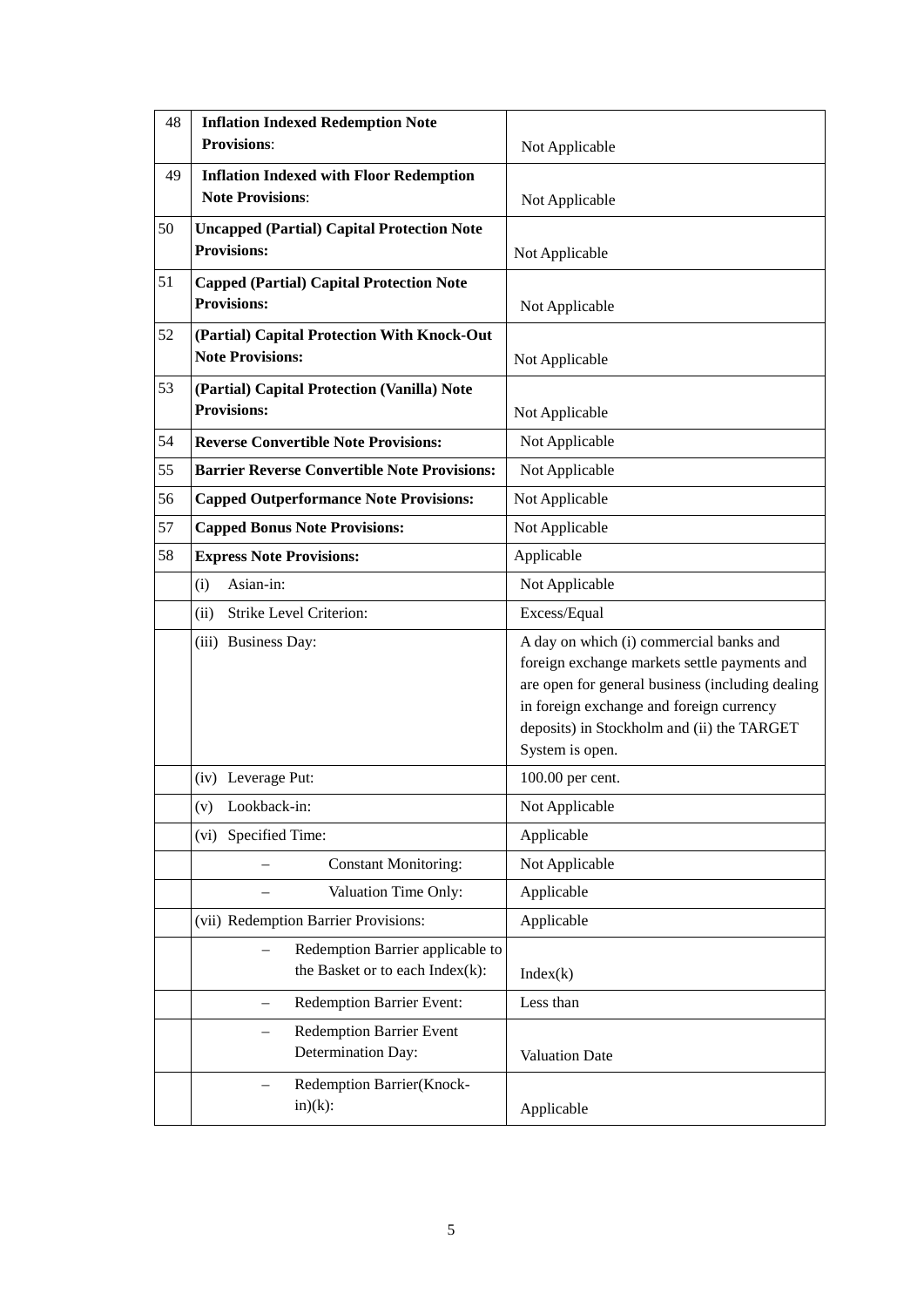|    | Redemption Barrier(Knock-in)                                                                                                |                                                                                                                             |
|----|-----------------------------------------------------------------------------------------------------------------------------|-----------------------------------------------------------------------------------------------------------------------------|
|    | Percentage:                                                                                                                 | 60.00 per cent.                                                                                                             |
|    | Redemption Barrier                                                                                                          |                                                                                                                             |
|    | Observation:                                                                                                                | <b>Final Monitoring</b>                                                                                                     |
|    | Redemption Barrier Observation<br>Period Start Date:                                                                        | Not Applicable                                                                                                              |
|    | Redemption Barrier Observation<br>Period End Date:                                                                          | Not Applicable                                                                                                              |
|    | (viii) Strike Date:                                                                                                         | 23 January 2014                                                                                                             |
|    | (ix) Strike Level Percentage:                                                                                               | 100.00 per cent.                                                                                                            |
|    | <b>Valuation Date:</b><br>(x)                                                                                               | 23 January 2019                                                                                                             |
|    | (xi) Worst of:                                                                                                              | Applicable                                                                                                                  |
| 59 | <b>Tracker Note Provisions:</b>                                                                                             | Not Applicable                                                                                                              |
| 60 | <b>Outperformance Note Provisions:</b>                                                                                      | Not Applicable                                                                                                              |
| 61 | <b>Bonus Note Provisions:</b>                                                                                               | Not Applicable                                                                                                              |
| 62 | <b>Outperformance Bonus Note Provisions:</b>                                                                                | Not Applicable                                                                                                              |
| 63 | <b>Twin-Win Note Provisions:</b>                                                                                            | Not Applicable                                                                                                              |
| 64 | <b>Warrant Note Provisions:</b>                                                                                             | Not Applicable                                                                                                              |
| 65 | <b>Spread Warrant Note Provisions:</b>                                                                                      | Not Applicable                                                                                                              |
| 66 | <b>Knock-Out Warrant Note Provisions:</b>                                                                                   | Not Applicable                                                                                                              |
| 67 | Other:                                                                                                                      |                                                                                                                             |
|    | Early Redemption Amount of each Note<br>(i)<br>payable on redemption for taxation reasons<br>or on Issuer event of default: | Early Redemption Amount to be equal to Fair<br>Market Value as set out in Condition $7(e)(iv)$ of<br>the General Conditions |
|    | Notice period (if other than as set out in the<br>(ii)<br>General Conditions):                                              | As set out in the General Conditions.                                                                                       |
|    | Condition 7 $(i)$ of the General Conditions:<br>(iii)                                                                       | Applicable                                                                                                                  |
|    | Unwind Costs (with respect to Condition<br>(iv)<br>7(k) (Adjustments and Early Redemption):                                 | Applicable                                                                                                                  |
|    | PROVISIONS RELATING TO THE UNDERLYING INDICES OR BASKET OF INDICES                                                          |                                                                                                                             |
| 68 | <b>Maturity Date Extension:</b>                                                                                             | Applicable                                                                                                                  |
|    | Number of Extension Business Days:                                                                                          | 8 Business Days                                                                                                             |
| 69 | <b>Interest Payment Date Extension:</b>                                                                                     | Not Applicable                                                                                                              |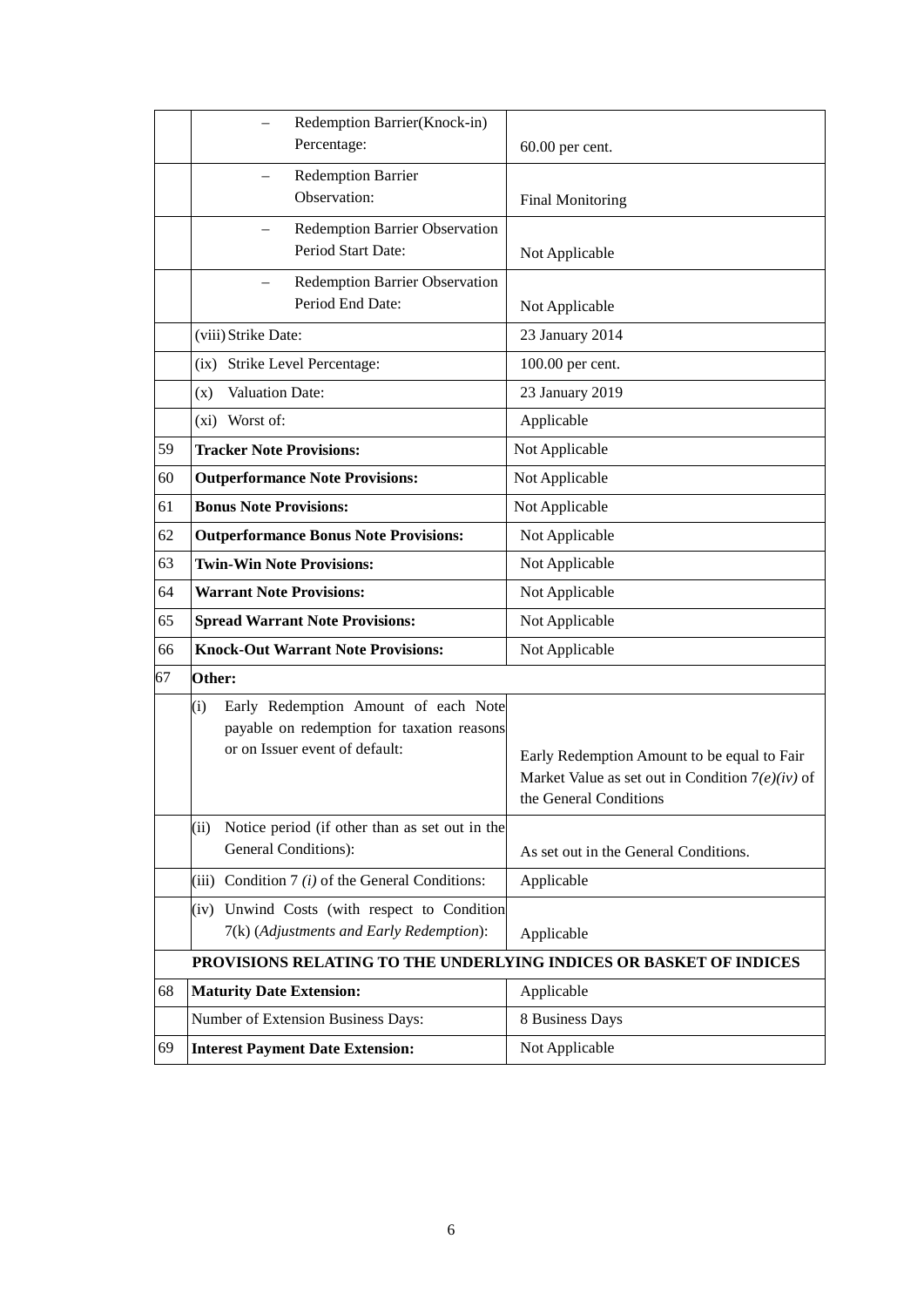| 70 | <b>Automatic Early Redemption:</b>                                            | Applicable                                                                                                                                |
|----|-------------------------------------------------------------------------------|-------------------------------------------------------------------------------------------------------------------------------------------|
|    | <b>Automatic Early</b><br>Redemption Amount(t):                               | An amount per Calculation Amount equal to the<br><b>Calculation Amount.</b>                                                               |
|    | <b>Automatic Early</b><br>Redemption Date(s):                                 | 5 February 2015, 5 February 2016, 6 February<br>2017 ad 5 February 2018                                                                   |
|    | <b>Automatic Early</b><br>Redemption Event:                                   | The Index Level of each and every Index in the<br>Basket is higher than or equal to 90.00 per cent<br>of its relevant Initial Index level |
|    | <b>Automatic Early</b><br><b>Redemption Observation</b><br>Period Start Date: | Not Applicable                                                                                                                            |
|    | <b>Automatic Early</b><br><b>Redemption Observation</b><br>Period End Date:   | Not Applicable                                                                                                                            |
|    | <b>Automatic Early</b><br>Redemption Level(t):                                | Not Applicable                                                                                                                            |
|    | <b>Automatic Early</b><br>Redemption Rate:                                    | Not Applicable                                                                                                                            |
|    | <b>Automatic Early</b><br>Redemption Valuation<br>Date(t):                    | 23 January 2015, 25 January 2016, 23 January<br>2017 and 23 January 2018                                                                  |
|    | <b>Automatic Early</b><br>Redemption Schedule:                                | Not Applicable                                                                                                                            |
| 71 | <b>Averaging Disruption Provisions:</b>                                       | Not Applicable                                                                                                                            |
| 72 | <b>Basket Disruption Provisions:</b>                                          | Applicable                                                                                                                                |
|    | Common Scheduled<br><b>Trading Days:</b>                                      | Not Applicable                                                                                                                            |
|    | Common Disrupted Days:                                                        | Not Applicable                                                                                                                            |
|    | Individual Disrupted Days:                                                    | Not Applicable                                                                                                                            |
| 73 | <b>Definition of Additional Disruption Event:</b>                             |                                                                                                                                           |
|    | Change in Law:                                                                | Applicable                                                                                                                                |
|    | Hedging Disruption:<br>$\overline{\phantom{0}}$                               | Applicable                                                                                                                                |
| 74 | <b>Cut-off Dates:</b>                                                         |                                                                                                                                           |
|    | <b>Automatic Early</b><br>Redemption Cut-Off Date:                            | Shall have the meaning given to it in the Terms                                                                                           |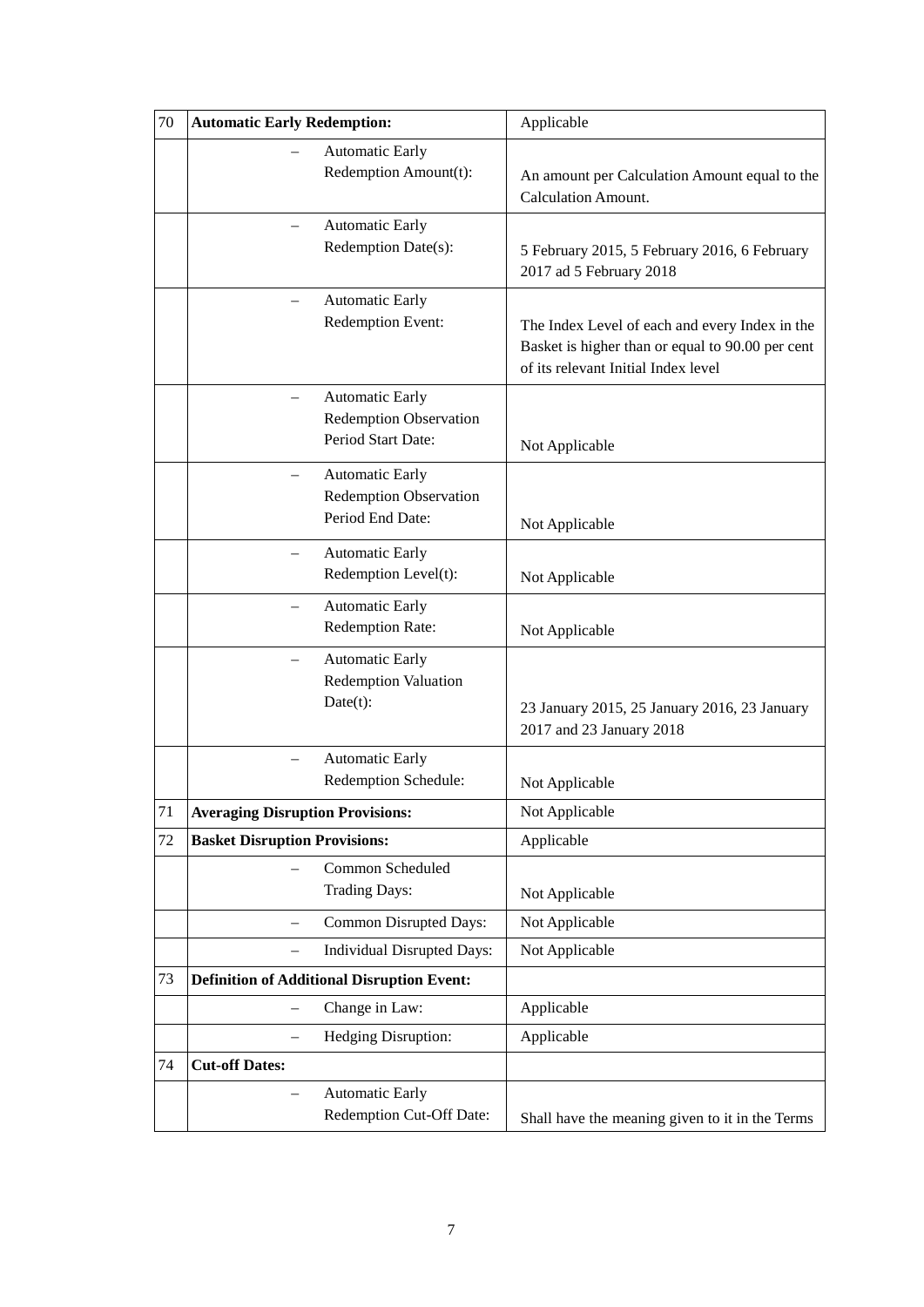|    |                                                                                                   | and Conditions of Index Linked Notes.                                                    |                |
|----|---------------------------------------------------------------------------------------------------|------------------------------------------------------------------------------------------|----------------|
|    | <b>Observation Cut-Off Date:</b>                                                                  | Shall have the meaning given to it in the Terms<br>and Conditions of Index Linked Notes. |                |
|    | <b>Valuation Cut-Off Date:</b><br>$\overline{\phantom{0}}$                                        | Shall have the meaning given to it in the Terms<br>and Conditions of Index Linked Notes. |                |
|    | <b>Strike Cut-Off Date:</b>                                                                       | Shall have the meaning given to it in the Terms<br>and Conditions of Index Linked Notes. |                |
| 75 | "Basket" means a basket composed of Indices as specified below:                                   |                                                                                          |                |
|    | <b>Index</b>                                                                                      |                                                                                          | $\bf k$        |
|    | S&P 500 (Bloomberg Code: SPX <index>)</index>                                                     |                                                                                          | 1              |
|    | EuroStoxx 50 (Bloomberg Code: SX5E <index>)</index>                                               |                                                                                          | $\overline{2}$ |
|    | Hang Seng Enterprises (Bloomberg Code: HSCEI <index>)</index>                                     |                                                                                          | 3              |
|    | Russian Depository (Bloomberg Code: RDXUSD <index>)</index>                                       |                                                                                          | $\overline{4}$ |
|    | Index Sponsor:                                                                                    | Shall have the meaning given to it in the Terms<br>and Conditions of Index Linked Notes. |                |
|    | <b>GENERAL PROVISIONS APPLICABLE TO THE NOTES</b>                                                 |                                                                                          |                |
| 76 | <b>Form of Notes:</b>                                                                             |                                                                                          |                |
|    | $(i)$ Form:                                                                                       | <b>Swedish Notes</b>                                                                     |                |
|    | (ii) New Global Note:                                                                             | N <sub>o</sub>                                                                           |                |
| 77 | <b>Additional Financial Centre(s) or other special</b>                                            |                                                                                          |                |
|    | provisions relating to Payment Days:                                                              | <b>TARGET</b>                                                                            |                |
| 78 | Talons for future Coupons to be attached to<br><b>Definitive Bearer Notes (and dates on which</b> |                                                                                          |                |
|    | such Talons mature):                                                                              | Not Applicable                                                                           |                |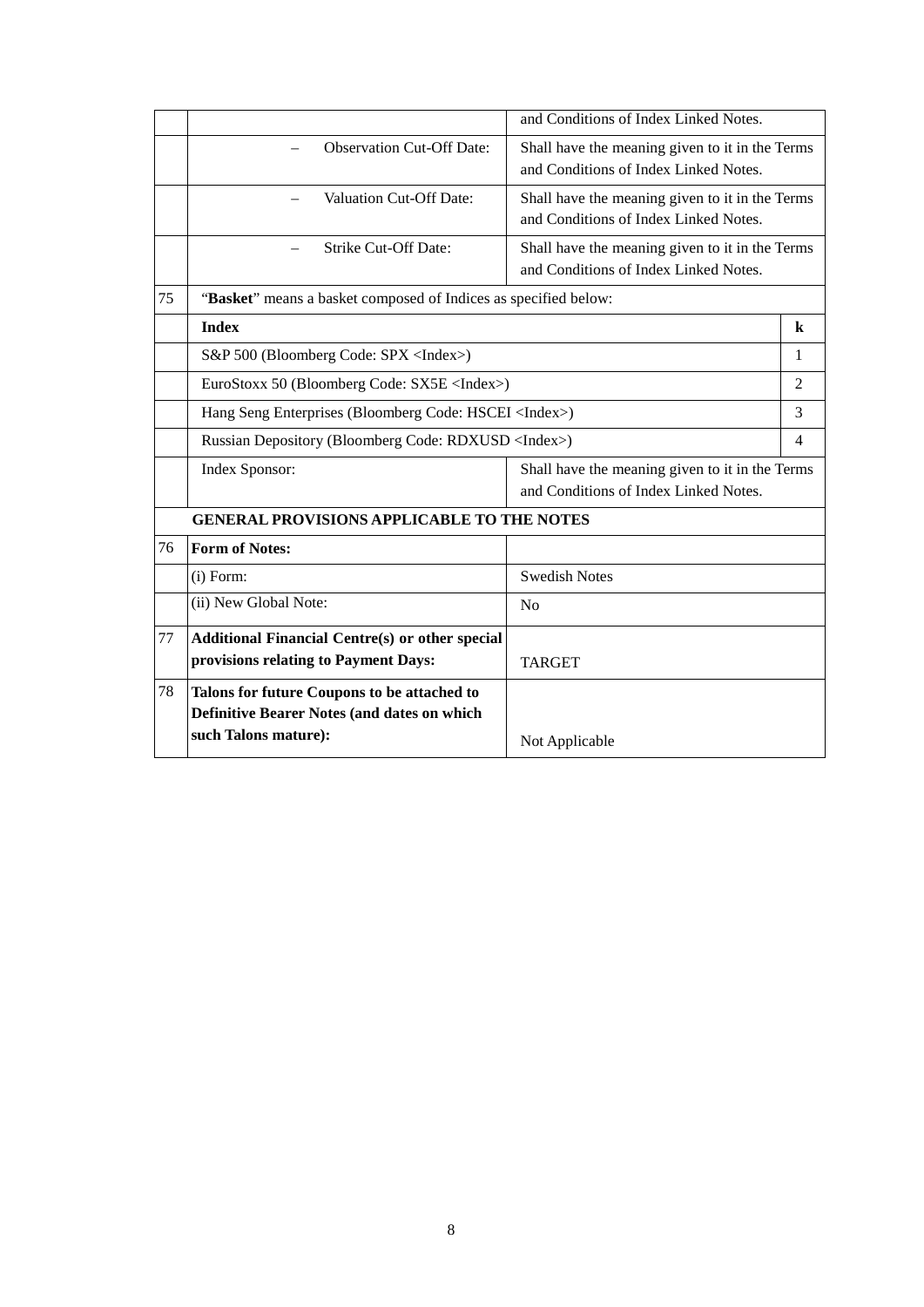| 79 | FX, BENCHMARK, FX CONVERTIBILITY EVENT, FX TRANSFERABILITY EVENT<br><b>AND TAX EVENT PROVISIONS</b> |                |
|----|-----------------------------------------------------------------------------------------------------|----------------|
|    | <b>FX Provisions:</b><br>(i)                                                                        | Not Applicable |
|    | <b>Benchmark Provisions:</b><br>(ii)                                                                | Not Applicable |
|    | (iii)<br><b>FX Convertibility Event Provisions:</b>                                                 | Not Applicable |
|    | <b>FX Transferability Event Provisions:</b><br>(iv)                                                 | Not Applicable |
|    | <b>Tax Event Provisions:</b><br>(v)                                                                 | Not Applicable |
| 80 | <b>INFLATION LINKED PROVISIONS:</b>                                                                 | Not Applicable |

Signed on behalf of the Issuer:

ING BANK N.V.

By:

*Duly authorised*

By:

*Duly authorised*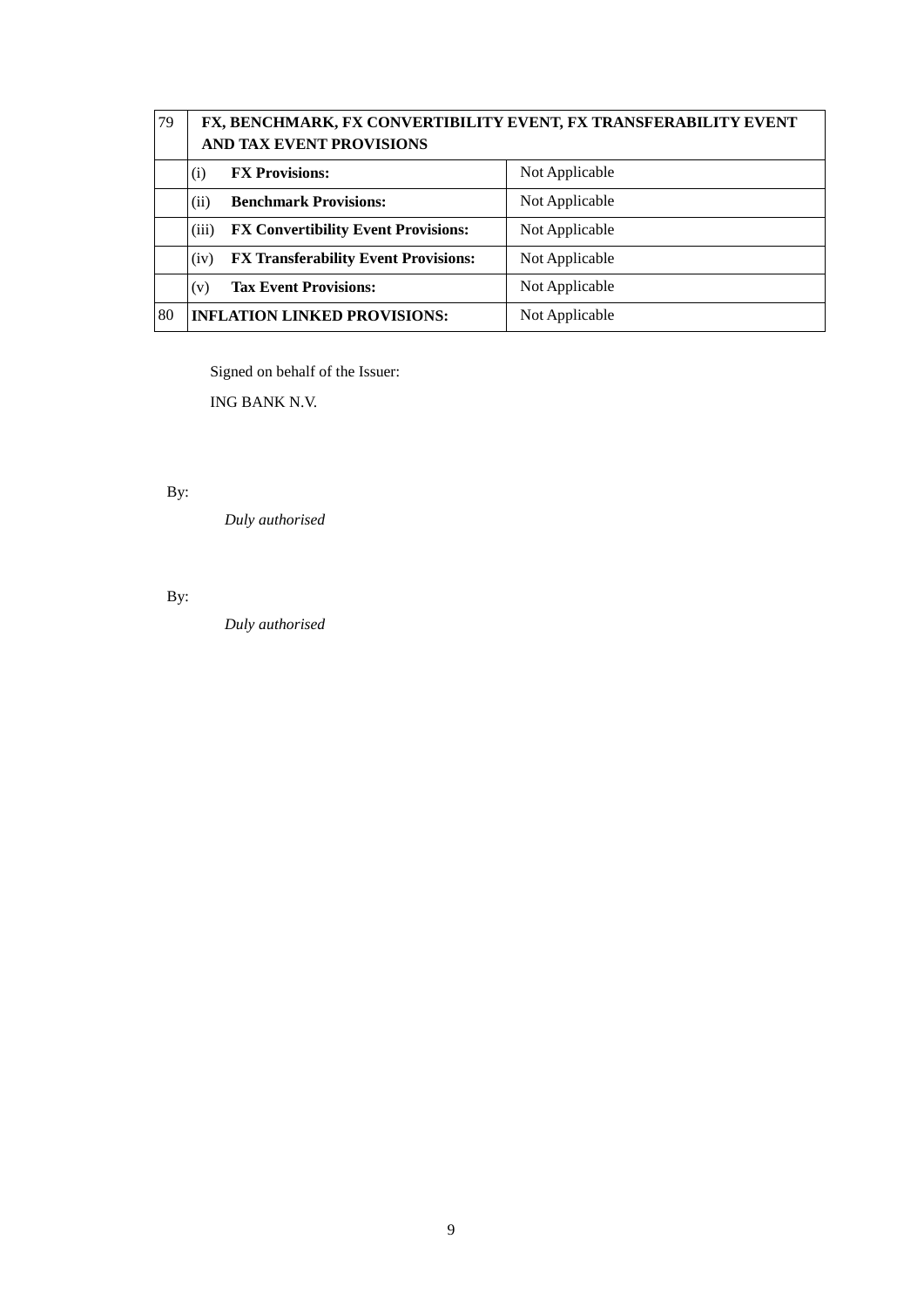### **PART B – OTHER INFORMATION**

### **1 LISTING**

| $(i)$ Listing:                             | NASDAQ OMX                                                                                                                                                                                               |
|--------------------------------------------|----------------------------------------------------------------------------------------------------------------------------------------------------------------------------------------------------------|
| (ii) Admission to trading:                 | Application is expected to be made by the Issuer (or on its<br>behalf) for the Notes to be admitted to trading on NASDAQ<br>OMX with effect from the Issue Date or as soon as practicable<br>thereafter. |
| $(iii)$ As-if-and-when-issued-<br>trading: | Not Applicable                                                                                                                                                                                           |

### **2 RATINGS**

| The Notes will not<br>be rated<br><b>Ratings</b> |
|--------------------------------------------------|
|--------------------------------------------------|

# **3 INTERESTS OF NATURAL AND LEGAL PERSONS INVOLVED IN THE ISSUE/OFFER**

"Save for any fees payable to the Dealers, so far as the Issuer is aware, no person involved in the issue of the Notes has an interest material to the offer. The Dealers and their affiliates have engaged, and may in the future engage, in investment banking and/or commercial banking transactions with, and may perform other services for, the Issuer and its affiliates in the ordinary course of business."

# **4 REASONS FOR THE OFFER, ESTIMATED NET PROCEEDS AND TOTAL EXPENSES**

| (i) Reasons for the offer:     | See "Use of Proceeds" wording in the Level 1 Programme<br>Prospectus.       |
|--------------------------------|-----------------------------------------------------------------------------|
| (ii) Estimated total expenses: | Initial listing costs SEK 1,500<br>Annual listing maintenance fee SEK 5,000 |

#### **5 DETAILS OF UNDERLYING INDEX/INDICES**

The return on the Notes is linked to the performance of the Indices in the Basket. Each of the levels of the Indices may go down as well as up throughout the life of the Notes. Fluctuations in the levels of the Indices will affect the value of the Notes.

Details of the past and further performance of the underlying Indices in the Basket and their volatility can be obtained from:

- in respect of Index(1), Bloomberg page  $SPX \leq Index$  and the following website: [http://www.marketwatch.com/investing/index/spx;](http://www.marketwatch.com/investing/index/spx)
- in respect of Index(2), Bloomberg page  $S X 5E < I$ ndex $>$  and the following website: [http://www.stoxx.com/indices/index\\_information.html?symbol=sx5E;](http://www.stoxx.com/indices/index_information.html?symbol=sx5E)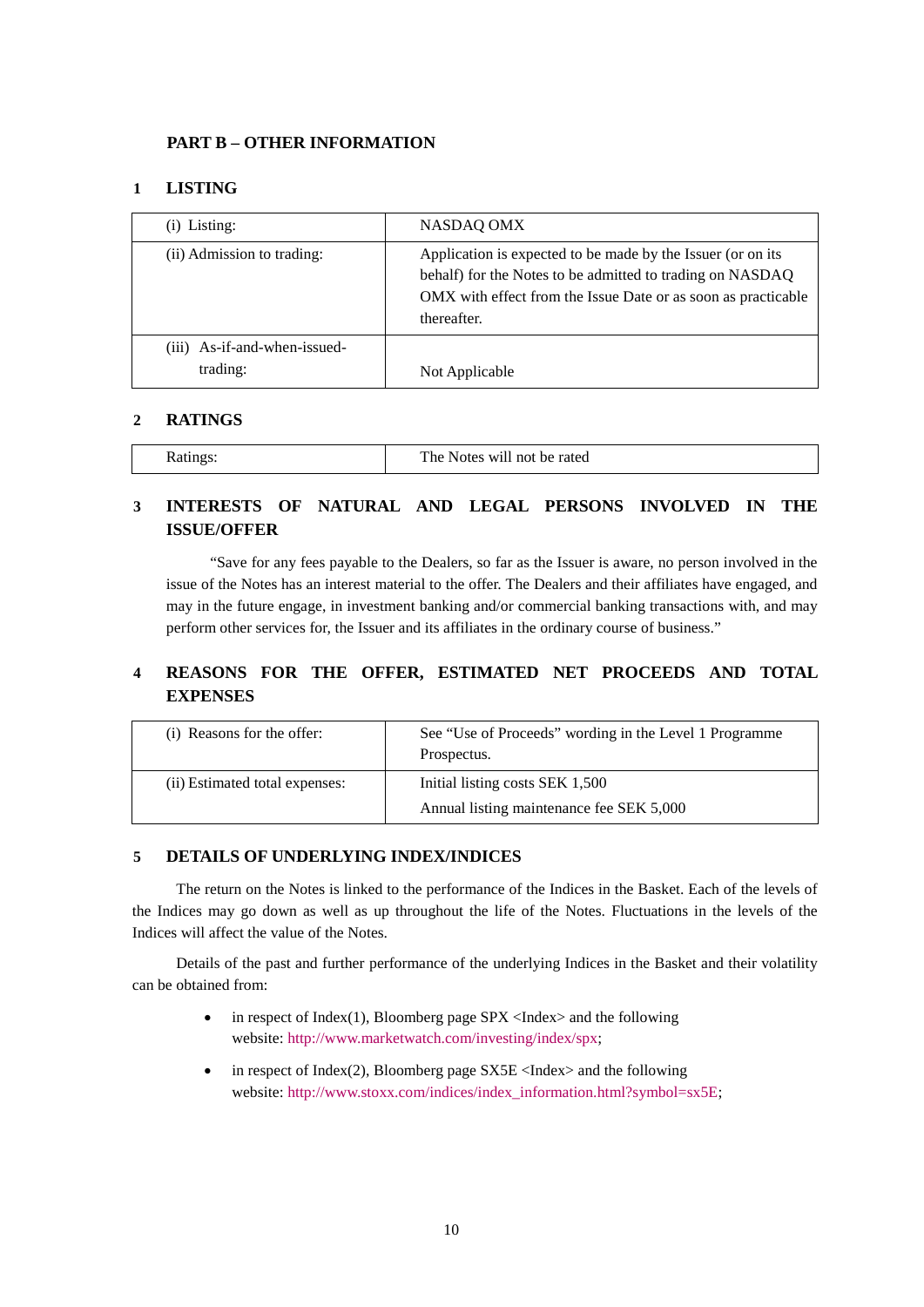- in respect of Index(3), Bloomberg page HSCEI <Index> and the following website: [http://www.hsi.com.hk/HSI-Net/HSI-Net;](http://www.hsi.com.hk/HSI-Net/HSI-Net) and
- in respect of Index(4), Bloomberg page RDXUSD <Index> and the following website: [http://en.indices.cc/indices/details/rdu.](http://en.indices.cc/indices/details/rdu)

### **6 POST-ISSUANCE INFORMATION**

Post-issuance information in relation to the Notes will be made available on www.ingmarkets.com. There is no assurance that the Issuer will continue to provide such information for the life of the Notes.

### **7 OPERATIONAL INFORMATION**

| (i)  | ISIN Code:                                                                                                                                                                                                                          | SE0005566916                                                                       |
|------|-------------------------------------------------------------------------------------------------------------------------------------------------------------------------------------------------------------------------------------|------------------------------------------------------------------------------------|
| (ii) | Common Code:                                                                                                                                                                                                                        | Not Applicable                                                                     |
|      | (iii) Other relevant code:                                                                                                                                                                                                          | AE4515                                                                             |
|      | (iv) Any clearing system(s) other<br>than Euroclear Bank SA/NV<br>and Clearstream Banking,<br>société anonyme, Euroclear<br>Netherlands and the<br><b>Depository Trust Company</b><br>and the relevant<br>identification number(s): | Euroclear Sweden AB<br><b>Box 191</b><br>101 23 Stockholm<br>Sweden.               |
| (v)  | Delivery:                                                                                                                                                                                                                           | Delivery against payment                                                           |
|      | (vi) Names and addresses of<br>additional Paying Agent(s)<br>(if any):                                                                                                                                                              | Not Applicable                                                                     |
|      | (vii) Name and address of<br>Calculation Agent (if other<br>than the Issuer or<br>Guarantor):                                                                                                                                       | Not Applicable                                                                     |
|      | (viii) Name and address of Finnish<br>Registrar/Norwegian<br>Registrar/Swedish Registrar:                                                                                                                                           | Euroclear Sweden AB, Klarabergsviadukten 63, Box 191, 101<br>23, Stockholm, Sweden |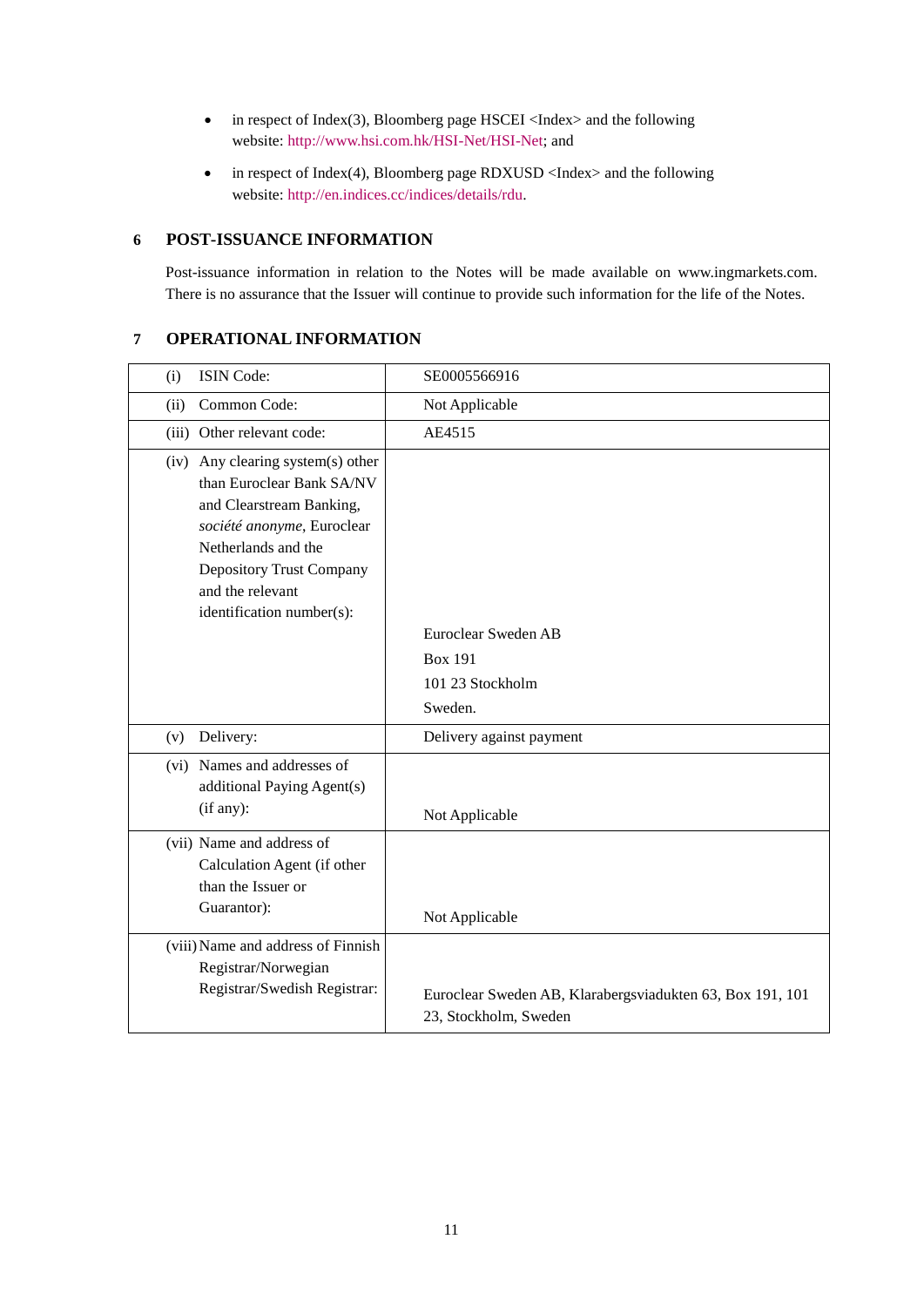| (ix) Name and address of Finnish                                                       | Skandinaviska Enskilda Banken AB (publ.) |
|----------------------------------------------------------------------------------------|------------------------------------------|
| Issuing Agent/Norwegian                                                                | Kungsträdgårdsgatan                      |
| Issuing Agent/Swedish                                                                  | 106 40 Stockholm                         |
| <b>Issuing Agent:</b>                                                                  | Sweden.                                  |
| Intended to be held in a<br>(x)<br>manner which would allow<br>Eurosystem eligibility: | No                                       |

# **8 DISTRIBUTION**

| Method of distribution:<br>(i)                         | Non-syndicated                                                                                                                                                                                                                                                                                                                                                                                                                                                                                                                                                                                                                                                                                                                           |
|--------------------------------------------------------|------------------------------------------------------------------------------------------------------------------------------------------------------------------------------------------------------------------------------------------------------------------------------------------------------------------------------------------------------------------------------------------------------------------------------------------------------------------------------------------------------------------------------------------------------------------------------------------------------------------------------------------------------------------------------------------------------------------------------------------|
| If non-syndicated, name of<br>(ii)<br>relevant Dealer: | The Notes are not being underwritten by any Dealer(s).                                                                                                                                                                                                                                                                                                                                                                                                                                                                                                                                                                                                                                                                                   |
| (iii) Total commission and<br>concession:              | Distribution fee: 4.0% upfront (indicative, the final Distribution<br>fee will not be higher than 4.0%); and<br>A commission may be charged to investors by the distributor<br>and/or financial intermediary. Further information can be<br>obtained from the distributor.                                                                                                                                                                                                                                                                                                                                                                                                                                                               |
| (iv) U.S. Selling Restrictions:                        | <b>TEFRA Not Applicable</b>                                                                                                                                                                                                                                                                                                                                                                                                                                                                                                                                                                                                                                                                                                              |
| ERISA:<br>(v)                                          | Not Applicable                                                                                                                                                                                                                                                                                                                                                                                                                                                                                                                                                                                                                                                                                                                           |
| (vi) Additional selling<br>restrictions:               | Not Applicable                                                                                                                                                                                                                                                                                                                                                                                                                                                                                                                                                                                                                                                                                                                           |
| (vii) Non-Exempt Offer:                                | An offer of the Notes may be made by the Issuer and Skandia<br>(the "Initial Authorised Offeror") and any additional financial<br>intermediaries who have or obtain the Issuer's consent to use the<br>Prospectus in connection with the Non-Exempt Offer and who<br>are identified on the Issuer's website at<br>https://www.ingmarkets.com/en-nl/ing-markets/as an<br>Authorised Offeror (together, being persons to whom the Issuer<br>has given consent, the "Authorised Offerors") other than<br>pursuant to Article 3(2) of the Prospectus Directive in Sweden<br>(the "Public Offer Jurisdiction") during the period from 9<br>December 2013 until 17 January 2014 (the "Offer Period").<br>See further paragraph 9 (xiii) below. |
| (viii) General Consent:                                | Not Applicable                                                                                                                                                                                                                                                                                                                                                                                                                                                                                                                                                                                                                                                                                                                           |

# **9 GENERAL**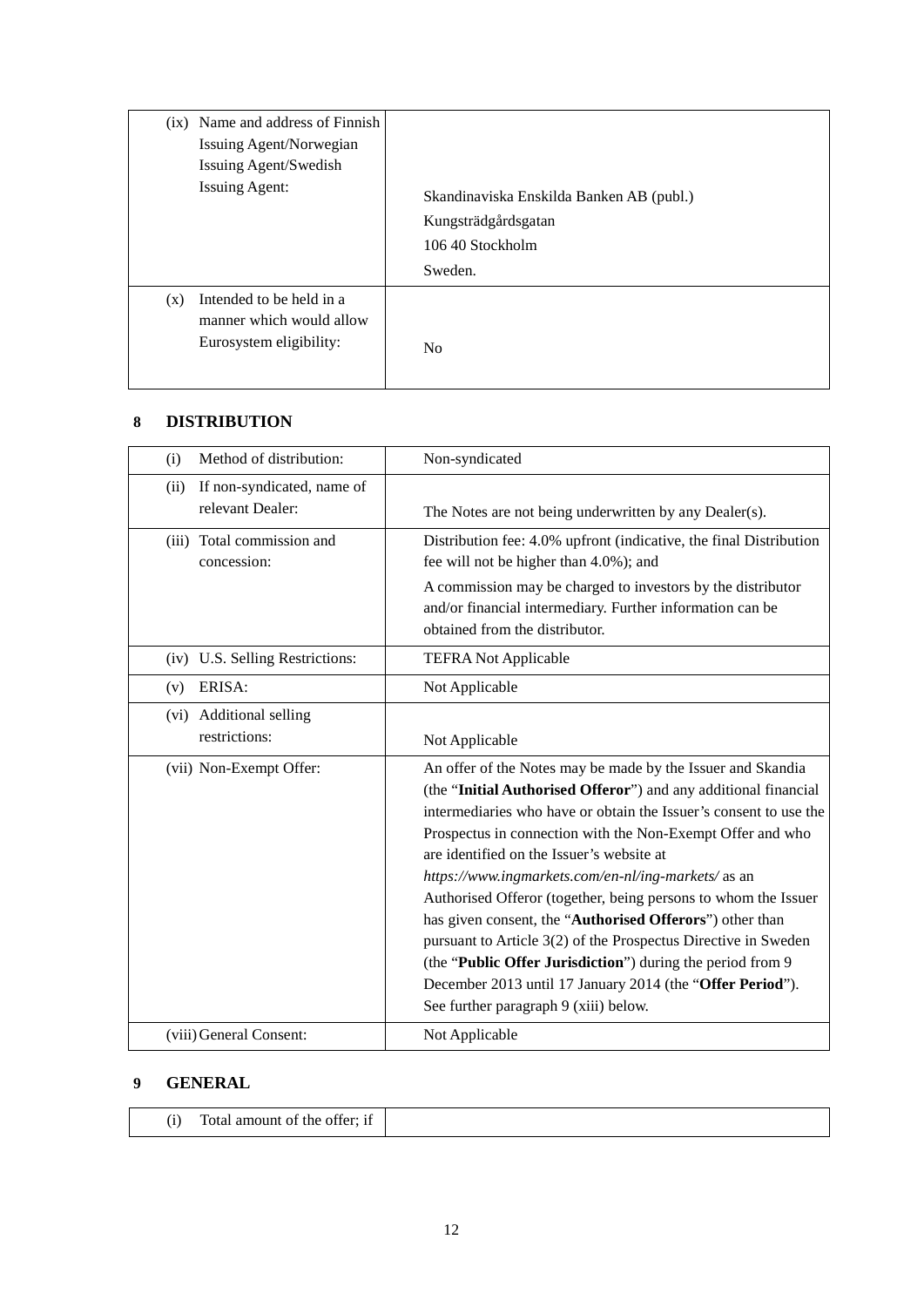| the amount is not fixed,                                                                      |                                                                                                                                                                                                                                                                                                                                                                                                                                                                                                                                                       |
|-----------------------------------------------------------------------------------------------|-------------------------------------------------------------------------------------------------------------------------------------------------------------------------------------------------------------------------------------------------------------------------------------------------------------------------------------------------------------------------------------------------------------------------------------------------------------------------------------------------------------------------------------------------------|
| description of the                                                                            |                                                                                                                                                                                                                                                                                                                                                                                                                                                                                                                                                       |
| arrangements and time for                                                                     |                                                                                                                                                                                                                                                                                                                                                                                                                                                                                                                                                       |
| announcing the definitive                                                                     |                                                                                                                                                                                                                                                                                                                                                                                                                                                                                                                                                       |
| amount to the public:                                                                         | A minimum of SEK 20,000,000 (The final Aggregate Nominal<br>Amount shall be determined by the Issuer in its sole and<br>absolute discretion, taking the number of allocations into<br>consideration. The final Aggregate Nominal Amount shall be<br>announced<br>about<br>the<br>Strike<br>Date<br>on<br><b>or</b><br>on<br>www.ingmarkets.com).                                                                                                                                                                                                      |
| Conditions to which the<br>(ii)                                                               |                                                                                                                                                                                                                                                                                                                                                                                                                                                                                                                                                       |
| offer is subject:                                                                             | Offers of the Notes are conditional on their issue. As between<br>the Authorised Offerors and their customers, offers of the Notes<br>are further subject to conditions as may be agreed between them<br>and/or as specified in the arrangements in place between them.                                                                                                                                                                                                                                                                               |
| (iii) Description of the                                                                      |                                                                                                                                                                                                                                                                                                                                                                                                                                                                                                                                                       |
| application process:                                                                          | A prospective Noteholder should contact the applicable<br>Authorised Offeror in the applicable Public Offer Jurisdiction<br>prior to the end of the Offer Period. A prospective Noteholder<br>will subscribe for the Notes in accordance with the<br>arrangements existing between such Authorised Offeror and its<br>customers relating to the subscription of securities generally.<br>Noteholders will not be required to enter into any contractual<br>arrangements directly with the Issuer in connection with the<br>subscription of the Notes. |
| (iv) Description of possibility to                                                            |                                                                                                                                                                                                                                                                                                                                                                                                                                                                                                                                                       |
| reduce subscriptions:                                                                         | Investors may not be allocated all of the Notes for which they<br>apply. The offering may, at the discretion of the Issuer, be<br>cancelled at any time prior to the Issue Date.                                                                                                                                                                                                                                                                                                                                                                      |
| (v) Manner for refunding excess                                                               |                                                                                                                                                                                                                                                                                                                                                                                                                                                                                                                                                       |
| amount paid by applicants:                                                                    | Not Applicable.                                                                                                                                                                                                                                                                                                                                                                                                                                                                                                                                       |
| (vi) Minimum and/or maximum<br>amount of application:                                         | Not Applicable.                                                                                                                                                                                                                                                                                                                                                                                                                                                                                                                                       |
| (vii) Method and time limit for<br>paying up the securities and<br>for delivery of the Notes: | Investors will be notified by the relevant Authorised Offeror of<br>their allocations of Notes and the settlement arrangements in<br>respect thereof. The Notes will be issued on the Issue Date<br>against payment to the Issuer of the net subscription moneys.                                                                                                                                                                                                                                                                                     |
| (viii) Manner and date on which                                                               |                                                                                                                                                                                                                                                                                                                                                                                                                                                                                                                                                       |
| results of the offer are to be                                                                |                                                                                                                                                                                                                                                                                                                                                                                                                                                                                                                                                       |
| made public:                                                                                  | Investors will be notified by the Issuer or any applicable<br>financial intermediary of their allocations of Notes and the<br>settlement procedures in respect thereof on or around the Strike                                                                                                                                                                                                                                                                                                                                                        |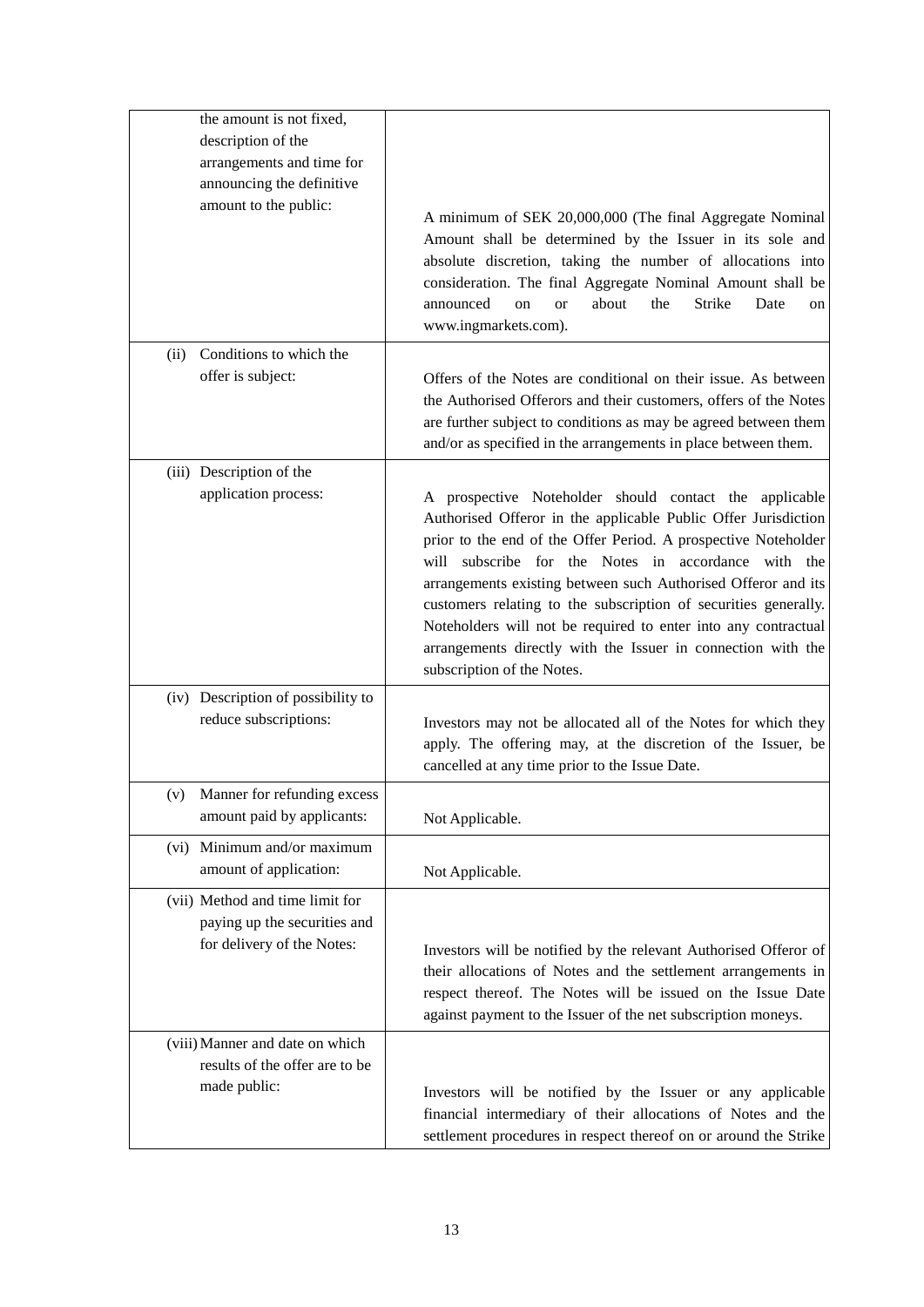|     |                                                                                                                                                                          | Date.                                                                                                                                                                                                                                                                                                                                                                                                                                                                                                               |
|-----|--------------------------------------------------------------------------------------------------------------------------------------------------------------------------|---------------------------------------------------------------------------------------------------------------------------------------------------------------------------------------------------------------------------------------------------------------------------------------------------------------------------------------------------------------------------------------------------------------------------------------------------------------------------------------------------------------------|
|     | (ix) Procedure for exercise of<br>any right of pre-emption, the<br>negotiability of subscription<br>rights and the treatment of<br>subscription rights not<br>exercised: | Not Applicable. The terms of the Public Offer do not provide for<br>a procedure for the exercise of any right of pre-emption or<br>negotiability of subscription rights.                                                                                                                                                                                                                                                                                                                                            |
| (x) | Categories of potential<br>investors to which the Notes<br>are offered and whether<br>tranche(s) have been<br>reserved for certain<br>countries:                         | Offers may be made by the Authorised Offerors in the Public<br>Offer Jurisdiction to any person during the Offer Period. In<br>other European Economic Area countries and in all jurisdictions<br>(including the Public Offer Jurisdiction) outside of the Offer<br>Period, offers will only be made by the Issuer pursuant to an<br>exemption under the Prospectus Directive, as implemented in<br>such countries. All offers of the Notes will be made in<br>compliance with all applicable laws and regulations. |
|     | (xi) Process for notification to<br>applicants of the amount<br>allotted and the indication<br>whether dealing may begin<br>before notification is made:                 | A prospective Noteholder may not be allocated all of the Notes<br>for which they apply during the Offer Period. Prospective<br>Noteholders will be notified by the applicable Authorised<br>Offeror in accordance with the arrangements in place between<br>such Authorised Offeror and the prospective Noteholders. No<br>dealings in the Notes on a regulated market for the purposes of<br>the Markets in Financial Instruments Directive 2004/39/EC may<br>take place prior to the Issue Date.                  |